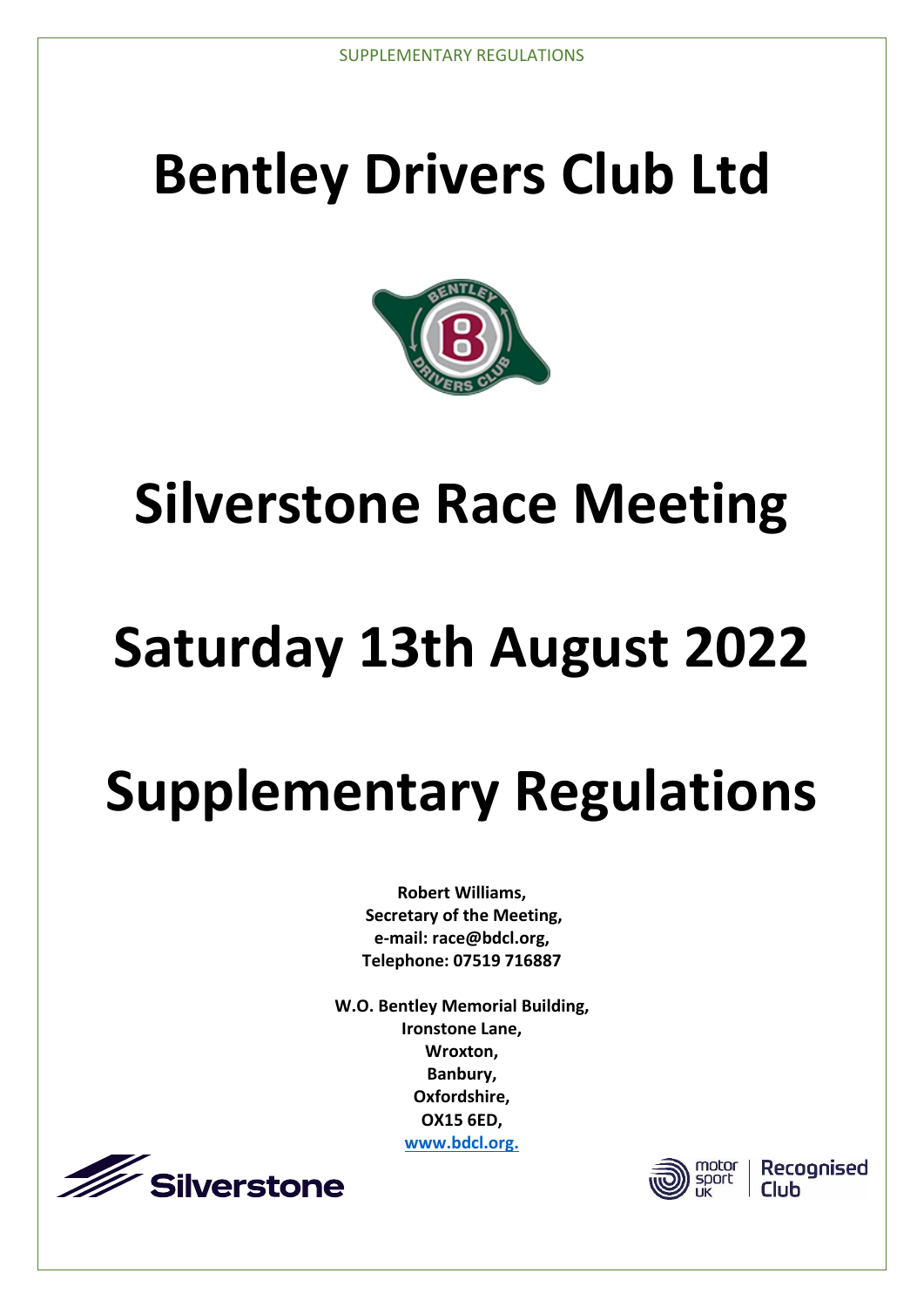- 1) All competitors are required to uphold the standards of the Motorsport UK Race with Respect code please see the full code of conduct via this link [Race with Respect -](https://www.motorsportuk.org/racewithrespect/) Motorsport UK
- 2) The Bentley Drivers Club will organise a Race Meeting on Saturday 13th August 2022 at Silverstone Circuit, Towcester, Northamptonshire, NN12 8TN.
- 3) The meeting will be held under the General Regulations of Motorsport UK (incorporating the provisions of the International Sporting Code of the FIA), and Supplementary Regulations and any written Instructions the organising Club may issue for the event.
- 4) Motorsport UK Permit Number: 126071, Grade: Interclub,
- 5) Drivers and Entrant Drivers must be members of the BDC or other invited clubs as detailed, must be registered for the Championship/Series and must be in possession of a valid Motorsport UK Competition Race Club licence unless otherwise notified on Championship/Series Regulations, or be in possession of the highest grade of National Race Licence or valid FIA International Licence, together with their ASN's written consent (H25.2.1 and FIA ISC Article 2.3.7.b applies). (Should a competitor possess a licence which would necessitate the event being inscribed on the Motorsport UK "National Event with Authorised Foreign Participation" Calendar, the BDC will inscribe the event subject to agreement by the Motorsport UK and payment of the appropriate fee by that competitor. An entry by a competitor not possessing a Motorsport UK Race Licence will not be deemed to have been accepted until such time as proof has been provided by the Competitor's ASN that that competitor is authorised to participate in the event as required under Article 18 of the International Sporting Code). Competitors and support personnel must comply with all applicable circuit requirements.
- 6) Admission will be by Personnel passes, Conformation of the number of passes will be given in the Final Instructions. Vehicle passes may be issued if required. No animals are allowed.
- 7) All documentation required for this event will be via electronic means.
- 8) The event is open to all fully elected Members of the BDC and Members of the following Clubs:

750MC AC Owners Club Allard Owners Club AMOC Austin Healey Club BARC Benjafields Racing Club BRSCC CMMC CSCC Ferrari Owners Club Frazer Nash Car Club

Gilbern Owners Club **HSCC** Jaguar Enthusiasts Club Lagonda Club **MGCC MSCC** Porsche Car Club GB Pre-War Austin Seven Club Sunbeam Tigers Club **TVRCC** VSCC

*And Competitors in the following Championships/Series:* Aero Racing Morgan Challenge. Fifties Sports Car Racing Club (FISCAR). TVRCC Challenge. MGCC Midget & Sprite Challenge. Ecurie Classic Racing.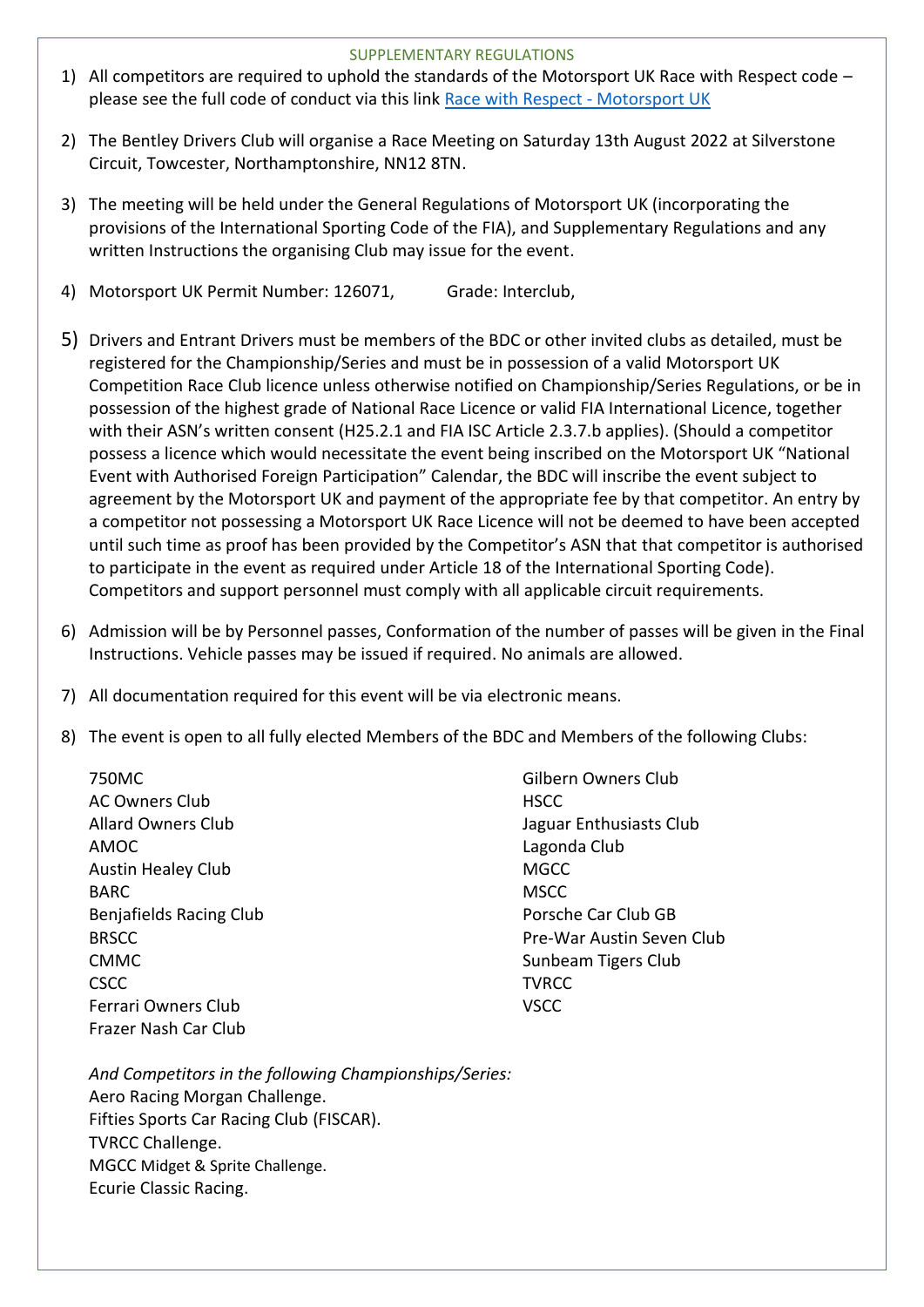- 9) Silverstone National Circuit is 1.639 miles in length and all competition will be in a clockwise direction.
- 10) The opening date is on publication of the Supplementary Regulations. The closing date is 12:00 noon, on Monday 1st August 2022. Entries can only be made via the **ON-LINE** entry system. Bank charges for unpaid Entry Fee etc. will be passed on to the competitor by the Club at the rate of £50 per transaction. In addition to Motorsport UK Regulation [D 18 & 19] the organisers reserve the right to refuse any entry at their discretion. Acknowledgement of on-line submission will be by automatic return e-mail. The Entry will either be accepted, refused, or a decision deferred within seven days of receipt as per the current Motorsport UK Yearbook, and will be sent via email, any entrant not receiving an acceptance within this time should contact the Secretary of the Meeting at once (H30 will apply).
- 11) The meeting will open at 07.30 hrs. Signing on for all races will be on Saturday 13th August 2022 and will take place at the location specified in Final Instructions
- 12) All competitors must present their cars for scrutineering at the place and times indicated in the Final Instructions. All cars must be available for inspection in a race ready state. No car may practice or race unless approved by the Scrutineers. Drivers must present racewear for inspection at this time. Entrants and Drivers must be present at scrutineering. Qualifying and Race times will be notified in final instructions.
- 13) Refunds: Full refunds will only be given if the Secretary of the Meeting is notified by 12:00 noon on Wednesday 10<sup>th</sup> August 2021. Nominated reserves that do not get a race may be considered for a full refund.
- 14) In the case of the abandonment or cancellation of the Meeting the organisers may retain sufficient of the entry fees in order that costs/expenses incurred shall be covered.
- 15) Events, Awards & Entry Fee: There will be 11 Events, as follows (note the Race order will be indicated in the "Final Instructions").

| Event            | <b>Title</b>                                      | Qualifying                   | Time/Lap          | Fee          |
|------------------|---------------------------------------------------|------------------------------|-------------------|--------------|
| E1a<br>E1b       | The Times Challenge Trophy Race &<br>Pre-War Race | $20 \text{ min}$<br>combined | 10 Laps           | £220<br>£250 |
| E2               | Bentley Handicap (Pit Lane Start)                 | session                      | 8 Laps            | £220         |
| E <sub>3a</sub>  | Bentley Open Race,                                | $15$ min                     | $15 \text{ min}$  | £220         |
| E <sub>3</sub> b | Allcomers & TVR Challenge Race                    |                              |                   | £250         |
| <b>E4</b>        | <b>BDC Sports Car Challenge &amp;</b>             | 15 min                       | 15 min            | £250         |
| <b>E4</b>        | <b>Morgan Techniques Trophy Race</b>              |                              |                   | £250         |
| E <sub>5</sub>   | Aero Racing Morgan Challenge Series               | 20 min                       | $2 \times 20$ min | £440         |
| E6               | MGCC Midget & Sprite Challenge                    | 15 min                       | $2 \times 15$ min | £430         |
| <b>E7</b>        | <b>Ecurie Classic Racing</b>                      | 20 min                       | $40$ min          | £470         |
| E8               | <b>FISCAR</b>                                     | 20 min                       | $30 \text{ min}$  | £425         |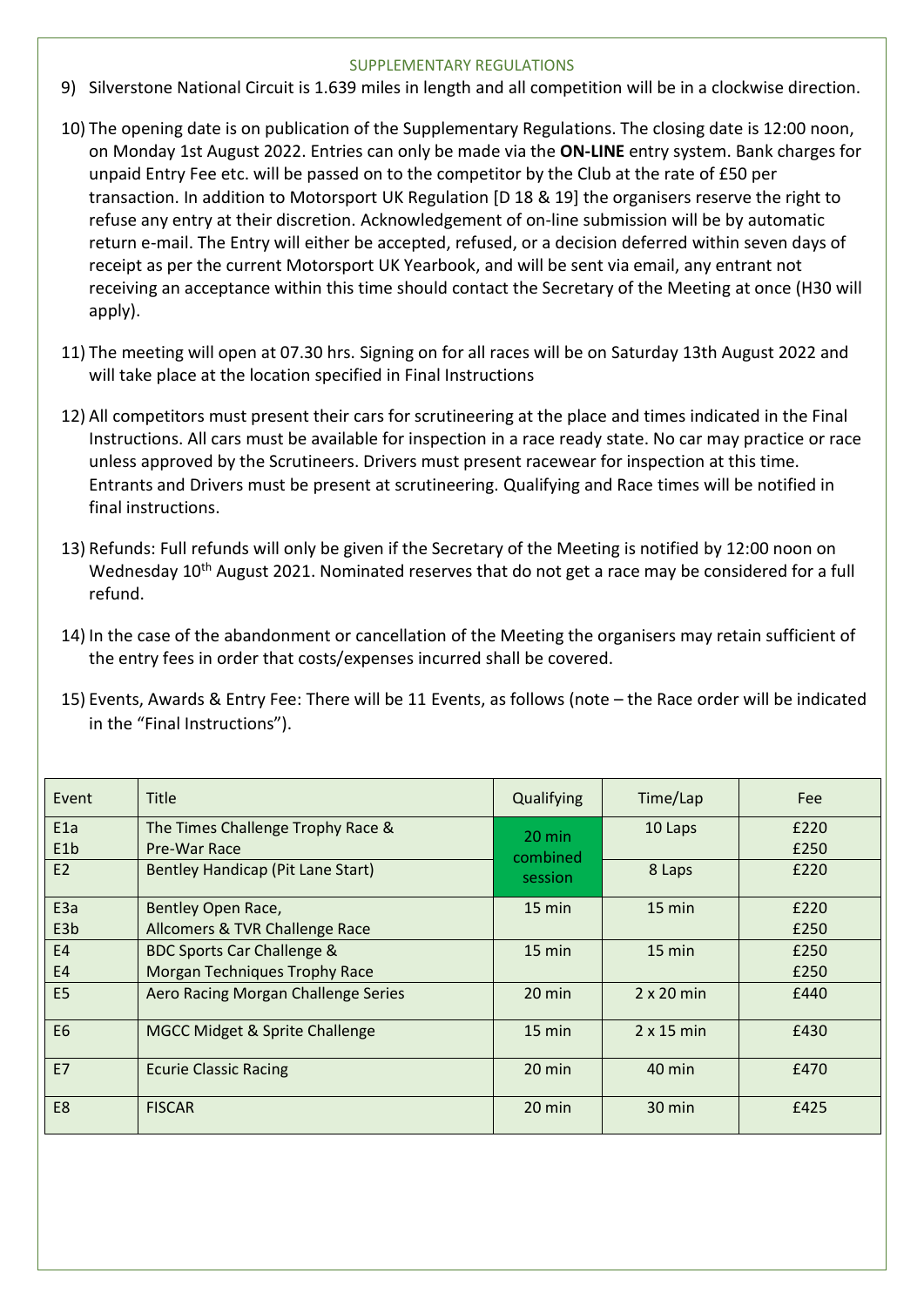## EVENT 1a. The Times Challenge Trophy Race.

Must be a BDC Member, driving a Bentley

The Classes are:

- 1. WO 3 litre cars of BDC Group A.
- 2. WO 4-cylinder cars over 3 litres, and all Derby cars of BDC Group A.
- 3. WO 6-cylinder cars and all MK6, R & S-Type specials of BDC Groups A & B.\*
- 4. All other post-war Bentleys of BDC Groups C & D.\*

\*All these cars must run on Dunlop L or M section tyres or tyres from the MSUK Yearbook section 1A - Production Saloon and Sports car types.

Grid positions are in Class order, and within each Class in qualifying order. One row gap between Classes. Flag start with 20 second gaps between Classes.

Awards: Winner overall - the Times Trophy, awards to 2nd & 3rd overall.

Class awards 1st, 2nd, 3rd.

# EVENT 1b. Pre-War Race,

5. Pre-War Cars, Non-Bentley. These cars must run on Period Road tyre. Awards, 1st, 2nd & 3rd overall.

EVENT 2. Bentley Handicap (Pitlane Start), Must be a BDC Member driving a Bentley. for eligibility see Race & Sprint Trophy Rules on the Club Website: www.bdcl.org or contact: [competitions@bdcl.org.](mailto:competitions@bdcl.org) Awards, 1st, 2nd, 3rd overall. Tyres as per Times Trophy 1A

EVENT 3a. Bentley Open Race, choice of tyres is free, Race Slicks may be used. Awards, 1st, 2nd, 3rd overall.

EVENT 3b. Allcomers Race, including the Dunlop TVR European Challenge. Entries may be taken at the discretion of the organisers within the spirit of the meeting. Awards, 1st, 2nd, 3rd overall.

EVENT 4. BDC Sports Car Challenge Race. For 50s, 60s, 70s, Sports Cars running in 2 Classes, Class H, Cars running on Historic Tyres or Class M, Cars running on Modern Road Tyres. Entries may be taken at the discretion of the organisers within the spirit of the meeting. Class TT, Morgan Techniques Trophy, Cars running to Trophy Regulations. Awards, 1st, 2nd, 3rd for Classes H & M

Event 5. Aero Racing Morgan Challenge, Cars running to Challenge Regulations.

Event 6. MGCC Midget & Sprite Challenge, Cars running to Challenge Regulations.

Event 7. Ecurie Classic Racing Series, Cars running to Series Regulations.

Event 8. FISCAR Series, Cars running to Series Regulations.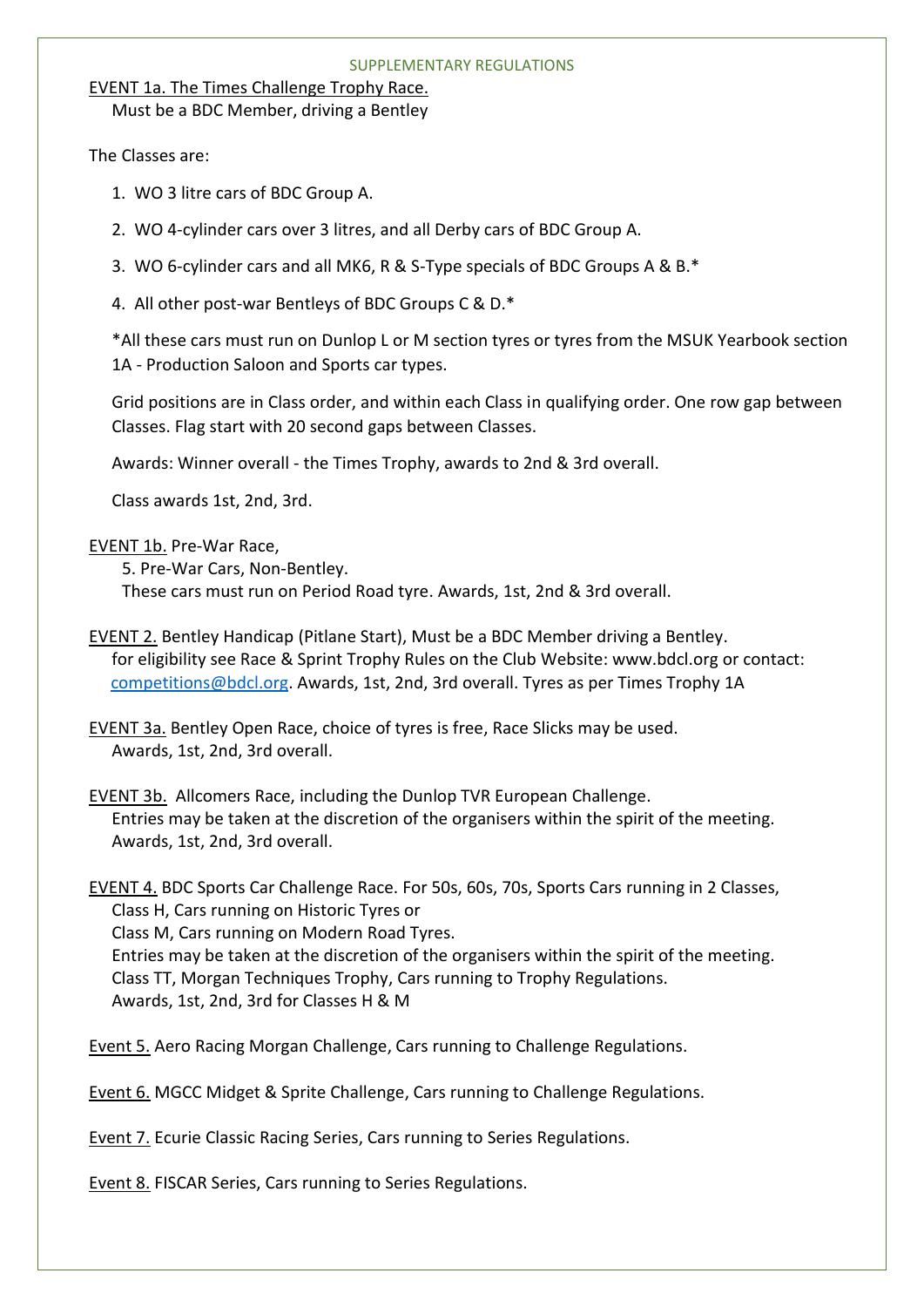16) Starting positions will be in accordance with qualifying times, except for the grids for the second Aero Racing Morgan Challenge and Midget & Sprite Challenge which will be the finishing order of the first race.

The Grid for the "Times Challenge Trophy" will be set as follows, 1st-Class 1, 2nd-Class 2, 3rd-Class 3, 4th-Class 4 & 5, employing a handicap start with a 20sec gap between each class.

- 17) In the case of races in which the handicap is wholly or partly based on qualifying times, a driver who improves upon his best qualifying lap time by more than 5% may be excluded as per the current Motorsport UK Yearbook.
- 18) Driver/Vehicle Changes: Permit a change of car or driver(s) from those nominated in the Official Programme of the event on written application being made by the entrant not less than half an hour before the start of practice or competition (where there is no practice) and provided that: (a) A change of only one or the other and not both is permitted, unless all the entrants and drivers agree in writing to such a change of both and; (b) No change of car is permitted which would prevent the participation in the event of a reserve entry.
- 19) The maximum entry for each race is 40, the minimum is 10. Should any of the minimum figures not be reached, the organisers reserve the right to either cancel the meeting, or amalgamate races, or classes, as necessary.
- 20) Each driver will be given the opportunity to qualify as per the current Motorsport UK Yearbook.
- 21) Senior officials:

Motorsport UK Steward: TBA, Event Stewards: Martin Trentham, David Brice. Clerk of the Course: Andy Cox, Mike Heath, Peter Richie. Chief Scrutineer: Terry Rogers. Chief Timekeeper: TSL TBA. https://www.bitary.com/chief Timekeeper: TBA. Chief Medical Officer: SCL TBA.

- 22) Provisional results will be published as soon as possible after each Qualifying Session and Race and will be forwarded to each competitor via electronic means and posted on the "Virtual Notice Board".
- 23) Protests: Any protests must be made in accordance as per the current Motorsport UK Yearbook.
- 24) Competitors will be identified by numbers on each side of the car and on the bonnet/front of the car. If competitors have not finished in 6 races prior to this meeting, then they must carry a novice cross at the rear of their car as per the current Motorsport UK Yearbook.
- 25) Please note competition numbers, backgrounds, symbols, and Novice Cross will be available on the day from Race Administration.
- 26) The Chief Scrutineer of an event and members of the Technical Commission are considered Judges of Fact in respect of Vehicle Eligibility as per the current Motorsport UK Yearbook.
- 27) Environmental Scrutineers and Officials in charge of Sound Meters are considered Judges of Fact in respect of Sound as per the current Motorsport UK Yearbook. All cars will be checked for sound levels and must comply with the limits as per the current Motorsport UK Yearbook.
- 28) All vehicles must comply with current Motorsport UK Yearbook Technical Regulations, and with any special requirements as notified in the SR's.